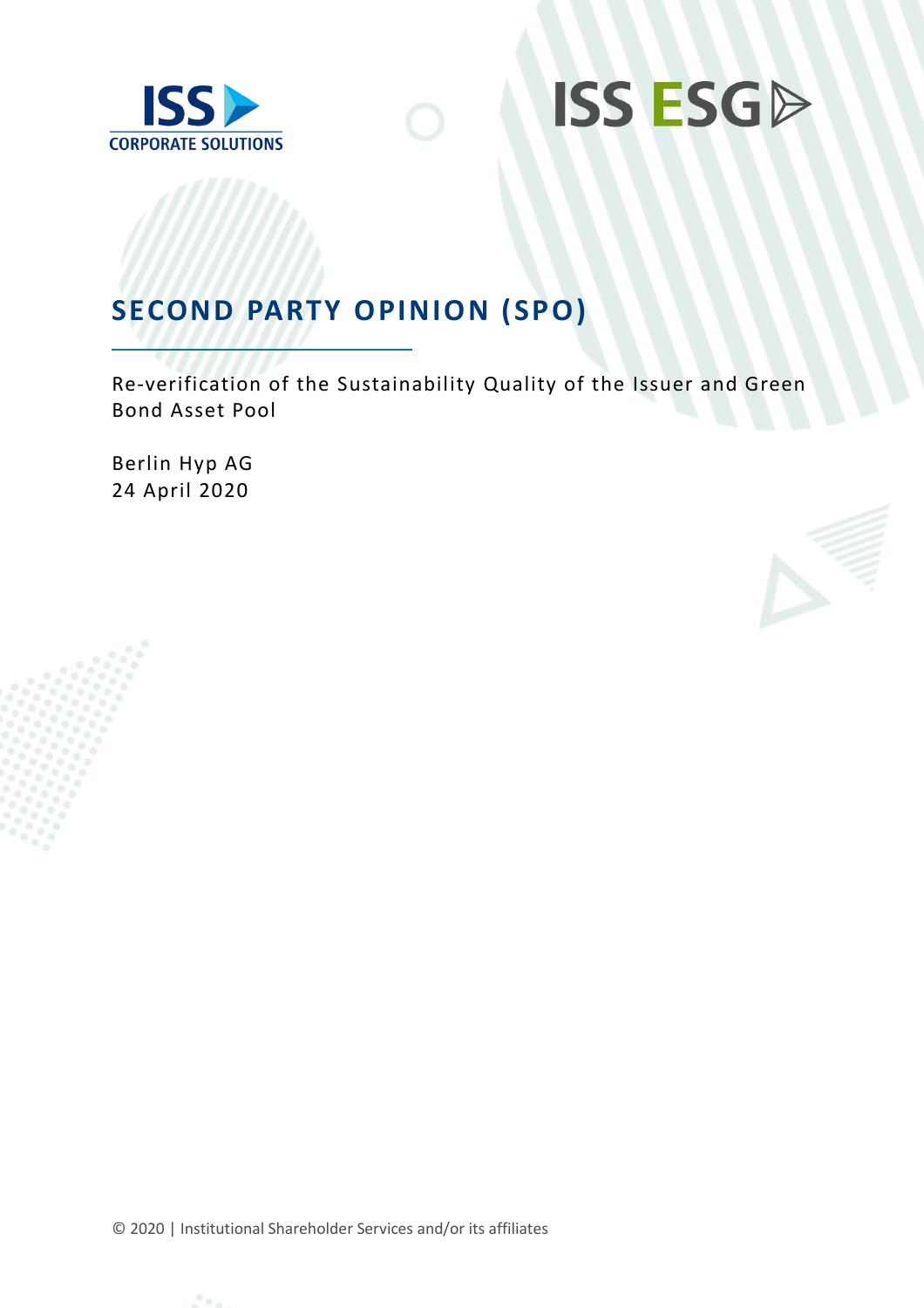

# **CONTENTS**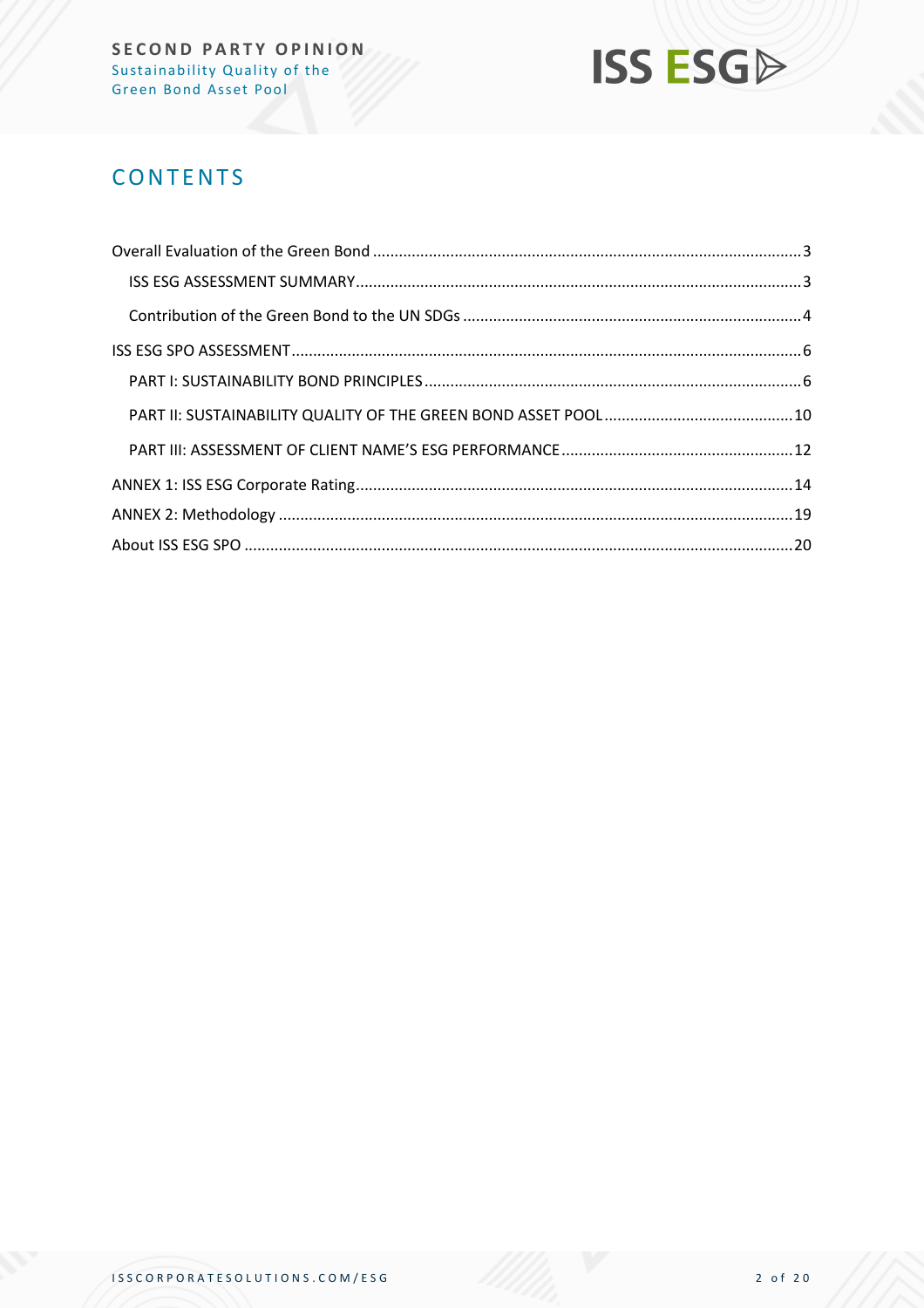

### <span id="page-2-0"></span>Overall Evaluation of the Green Bond

Berlin Hyp AG ("Berlin Hyp") commissioned ISS ESG to assist with its Green Bond re-verification by assessing three core elements to determine the sustainability quality of the Bond:

- 1. Berlin Hyp's Green Bond framework benchmarked against the International Capital Market Association's (ICMA) Green Bond Principles (GBPs).
- 2. The asset pool whether the projects aligned with ISS ESG's issue-specific key performance indicators (KPIs) (See Annex 2).
- 3. Berlin Hyp's sustainability performance, according to the ISS ESG Corporate Rating.

<span id="page-2-1"></span>

|  | <b>ISS ESG ASSESSMENT SUMMARY</b> |  |
|--|-----------------------------------|--|
|--|-----------------------------------|--|

| <b>SPO SECTION</b>                                               | <b>SUMMARY</b>                                                                                                                                                                                                                                                                                                                                                                                                                                                                                                                              | <b>EVALUATION</b>                                    |
|------------------------------------------------------------------|---------------------------------------------------------------------------------------------------------------------------------------------------------------------------------------------------------------------------------------------------------------------------------------------------------------------------------------------------------------------------------------------------------------------------------------------------------------------------------------------------------------------------------------------|------------------------------------------------------|
| Part 1:<br>Performance<br>against GBPs                           | The issuer has defined a formal concept for its Green<br>Bonds regarding use of proceeds, processes for project<br>evaluation and selection, management of proceeds and<br>reporting. This concept is in line with the ICMA GBPs.                                                                                                                                                                                                                                                                                                           | <b>Positive</b>                                      |
| Part 2:<br><b>Sustainability</b><br>quality of the<br>asset pool | The overall sustainability quality of the asset pool in terms<br>of sustainability benefits, risk avoidance and minimisation<br>is good based upon the ISS ESG Green Bond KPIs. The<br>Green Bond KPIs contain a clear description of eligible<br>asset categories which consists of Commercial Real Estate<br>exclusively.<br>All assets of the asset pool are located in highly regulated<br>and developed countries. Legislative frameworks in those<br>countries set minimum standards, which reduce<br>environmental and social risks. | <b>Positive</b>                                      |
| Part 3:<br><b>Issuer</b><br>sustainability<br>performance        | The issuer itself shows a good sustainability performance<br>and has been given a rating of B-, which classifies it as<br>'Prime' by the methodology of the ISS ESG Corporate<br>Rating.<br>It is rated 2 <sup>nd</sup> out of 127 companies within its sector as of<br>24.04.2020. This equates to a high relative performance,<br>with a Decile Rank <sup>2</sup> of 1.                                                                                                                                                                   | <b>Status: Prime</b><br>Rating: B-<br>Decile Rank: 1 |

<sup>&</sup>lt;sup>1</sup> The ISS ESG's present evaluation will remain valid until any modification of the Green Bond Framework or addition of new assets into the asset pool by the issuer and as long as the Corporate Rating does not change (last modification on the 12.07.2019). The controversy check of the underlying assets has been conducted on the 15.04.2020.

<sup>&</sup>lt;sup>2</sup> Rank relative to industry group. 1 indicates a high relative ESG performance, while 10 indicates a low relative ESG performance.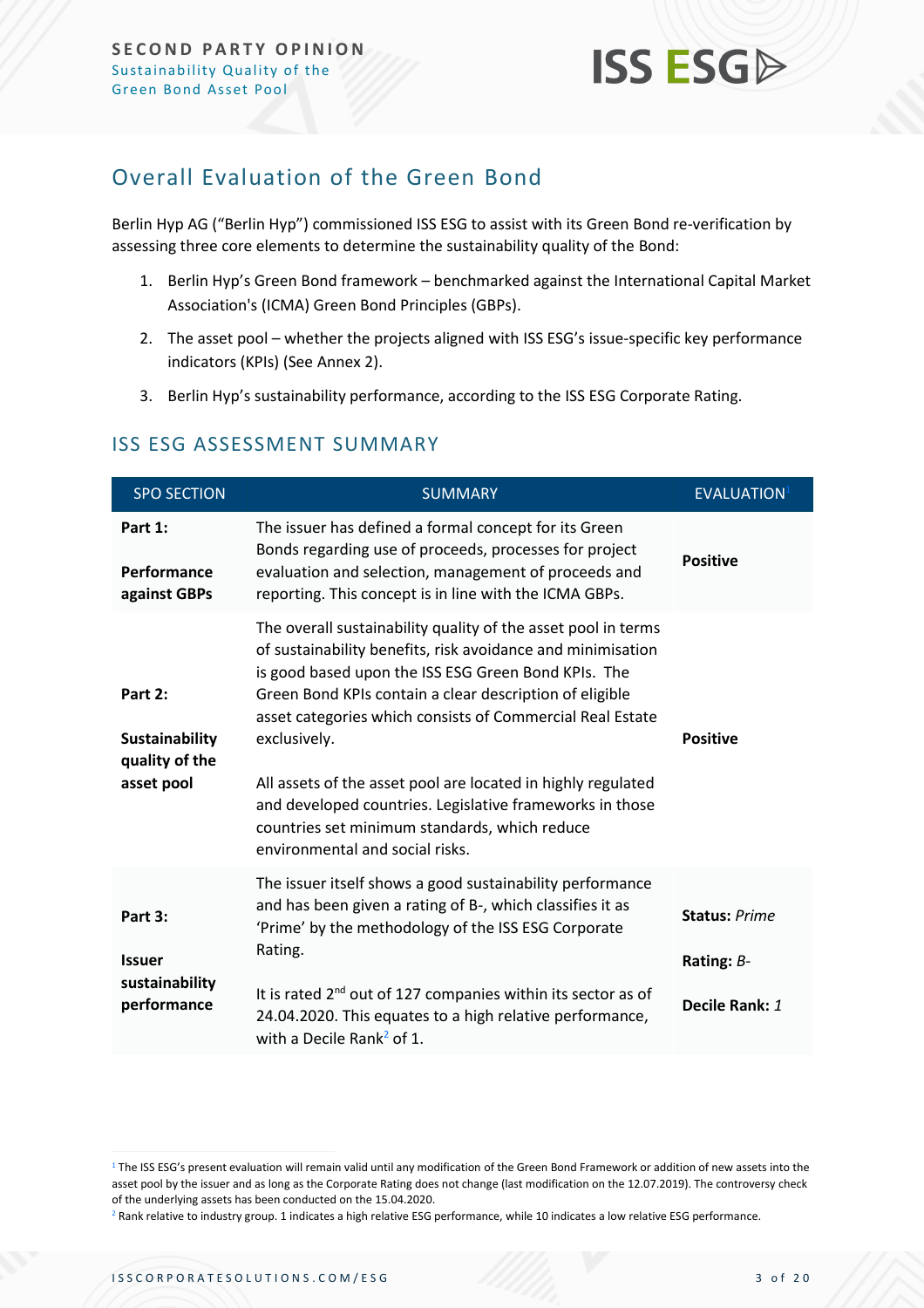

### <span id="page-3-0"></span>Contribution of the Green Bond to the UN SDGs

Based on the assessment of the sustainability quality of the green bond asset pool and using a proprietary methodology, ISS ESG assessed the contribution of Berlin Hyp's green bonds to the Sustainable Development Goals defined by the United Nations (UN SDGs).

This assessment is displayed on 5-point scale (see Annex 2 for methodology):

| <b>Significant</b> | <b>Limited</b>     | No                | Limited             | <b>Significant</b>  |
|--------------------|--------------------|-------------------|---------------------|---------------------|
| <b>Obstruction</b> | <b>Obstruction</b> | <b>Net Impact</b> | <b>Contribution</b> | <b>Contribution</b> |

Each of the bond's Use of Proceeds categories has been assessed for its contribution to, or obstruction of, the SDGs:

| <b>USE OF PROCEEDS</b>                                                                                                                                                           | <b>CONTRIBUTION OR</b><br><b>OBSTRUCTION</b> | <b>SUSTAINABLE DEVELOPMENT GOALS</b>                               |  |  |  |
|----------------------------------------------------------------------------------------------------------------------------------------------------------------------------------|----------------------------------------------|--------------------------------------------------------------------|--|--|--|
| <b>Commercial Real Estate</b><br>(with sustainability)<br>certifications LEED Gold or<br>above, BREEAM Very Good or<br>above, DGNB Gold or above,<br>or HQE High Level or above) | <b>Significant</b><br><b>Contribution</b>    |                                                                    |  |  |  |
| <b>Commercial Real Estate</b><br>(meeting high energy<br>efficiency requirements<br>defined in the framework)                                                                    | <b>Limited</b><br><b>Contribution</b>        | 13 GLIMATE<br>SUSTAINABLE CITIES<br>AFFORDABLE AND<br>CLEAN ENERGY |  |  |  |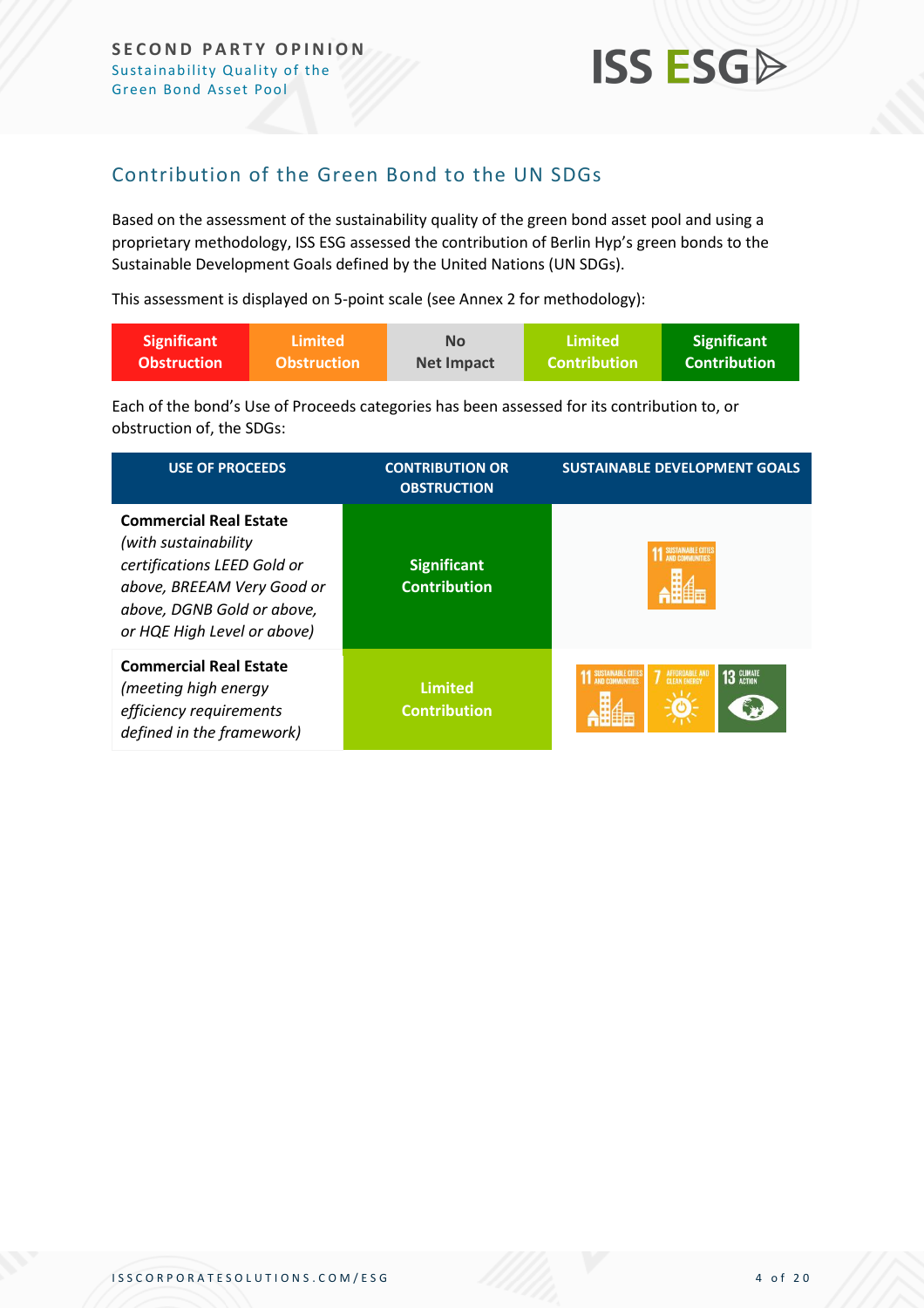

# Annual CO2 Avoidance of the buildings in the Asset Pool

Berlin Hyp established two baselines in order to compare the buildings to existing standards: The first baseline is the average energy performance of European buildings, the second one the German Energy Savings Ordinance (EnEV). Further, Berlin Hyp chose to provide investors with the carbon avoidance that is linked to Berlin Hyp's initial financing share of the respective buildings as well as with the complete carbon avoidance, i.e. the avoidance caused by the complete buildings. More details on the methodology regarding CO2 avoidance can be found in the initial Second Party Opinion from 2016.

The calculations were based on an assessment of the carbon intensity of different energy sources for heating and differentiation of carbon intensity of each country's electricity mix and district heating supply as well as further differentiation of the district heating supply in Germany by region.

The calculations on energy and CO2 data were carried out by Berlin Hyp, ISS ESG carried out a basic plausibility check. More information on the calculations is provided by Berlin Hyp at [https://www.berlinhyp.de/en/investors/green-bonds.](https://protect-eu.mimecast.com/s/c_X-CnxJZuGAKjqcJ_7ZM?domain=berlinhyp.de)

The following table shows the results of estimations and calculations on the CO2 performance of the buildings within the asset pool for the Green Bond Programme (excluding buildings that were in the cover pool at issuance of the Green Pfandbrief in 2015).

<span id="page-4-0"></span>

| ANNUAL CO <sub>2</sub> AVOIDANCE OF THE BUILDINGS IN THE ASSET POOL (T/MEUR P.Y)    |                                                                  |                                                |  |  |  |  |  |
|-------------------------------------------------------------------------------------|------------------------------------------------------------------|------------------------------------------------|--|--|--|--|--|
| Baseline for CO <sub>2</sub> avoidance                                              | Proportional allocation to Berlin<br>Hyp initial financing share | Complete allocation to<br>Berlin Hyp financing |  |  |  |  |  |
| Against the European average<br>(heating energy only)                               | 8.24 t/mEUR                                                      | 15.21 t/mEUR                                   |  |  |  |  |  |
| <b>Against current EnEV</b><br>reference values (heating<br>energy and electricity) | 22.58 t/mEUR                                                     | 39.89 t/mEUR                                   |  |  |  |  |  |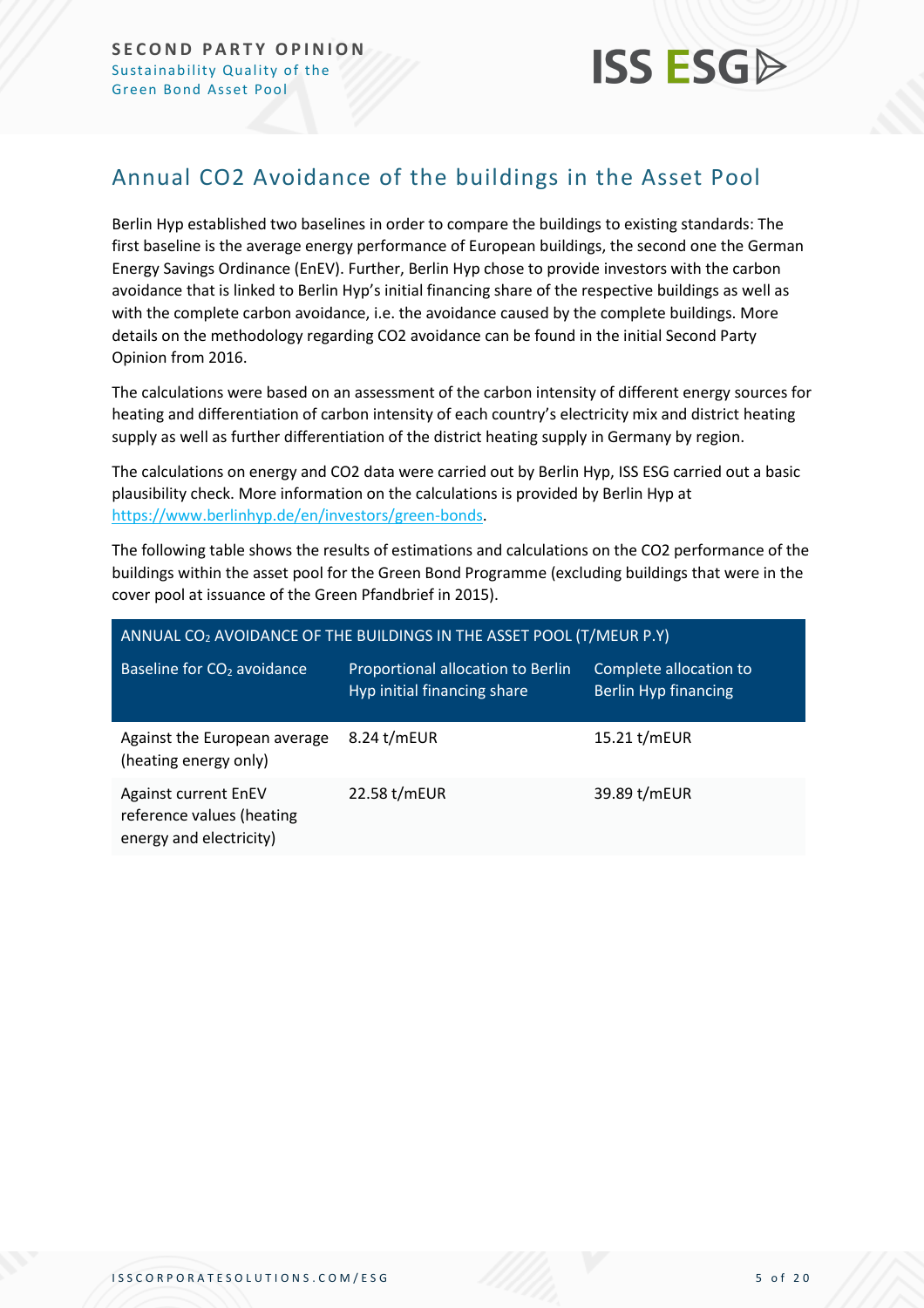# **ISS ESG**

# ISS ESG SPO ASSESSMENT

#### <span id="page-5-0"></span>**PART I: GREEN BOND PRINCIPLES**

#### **1. Use of Proceeds**

The proceeds of the Green Bonds (Green Pfandbriefe as well as Green Seniors) to be issued by Berlin Hyp will be exclusively used to finance and refinance the acquisition, construction or refurbishment of Green Buildings. These Green Buildings serve as collateral for loans granted by or to be granted by Berlin Hyp. If they are used for Green Pfandbriefe the loans have to be eligible for and included in or to be included in the bank's mortgage cover pool.

Details regarding the assets included in the Green Bond are listed in the following table (based on loans outstanding):

| GREEN ASSET CATEGORY                              | <b>NUMBER OF OBJECTS</b> | <b>VOLUME OF GREEN BOND</b><br><b>ASSET POOL (EUR MILLION)</b> |
|---------------------------------------------------|--------------------------|----------------------------------------------------------------|
| <b>Green Buildings: Commercial</b><br>real estate | 180 buildings            | 5,479.55                                                       |
| <b>TOTAL</b>                                      |                          | 5,479.55 (100%)                                                |

*Opinion: ISS ESG considers the Use of Proceeds description provided by Berlin Hyp's Framework as aligned with the Green Bond Principles. Sustainability objectives are clearly stated and align with the strategy of Berlin Hyp.*

#### **2. Process for Project Evaluation and Selection**

Berlin Hyp has established a Green Building Commission (GBC). This consists of one representative from each of the following divisions of the bank: Corporate Strategy, Origination, Credit, Appraisal and Treasury. In its regular meetings the GBC discusses whether eligibility criteria are still in line with market best practices of Green Building definition. If not, the GBC will discuss possible changes and decide on how to adapt the eligibility criteria. Any change shall only lead to stricter criteria, which means a lower level of energy demand and/or consumption.

At the beginning of the acquisition process, Berlin Hyp's borrowers are being asked to provide relevant documents concerning the eligibility for the bank's green finance portfolio, i.e. primarily EPCs and sustainability certificates. Energy demand calculations are used in case of property developments. The experts in the bank's appraisal division assess a property's qualification as a green building. In case of a positive decision by the appraisers, sales staff is allowed to deduct up to 10 basis points when pre-calculating the loan. Credit staff documents an asset's green building eligibility in the bank's loan monitoring system.

After documentation, Treasury votes on the asset's compliance with the green finance portfolio eligibility criteria and whether it should be included in Berlin Hyp's green finance portfolio. This ensures a four-eye-principle with respect to the identification process. Only loans that have been approved by both divisions, Appraisal and Treasury, are classified by credit staff as green bond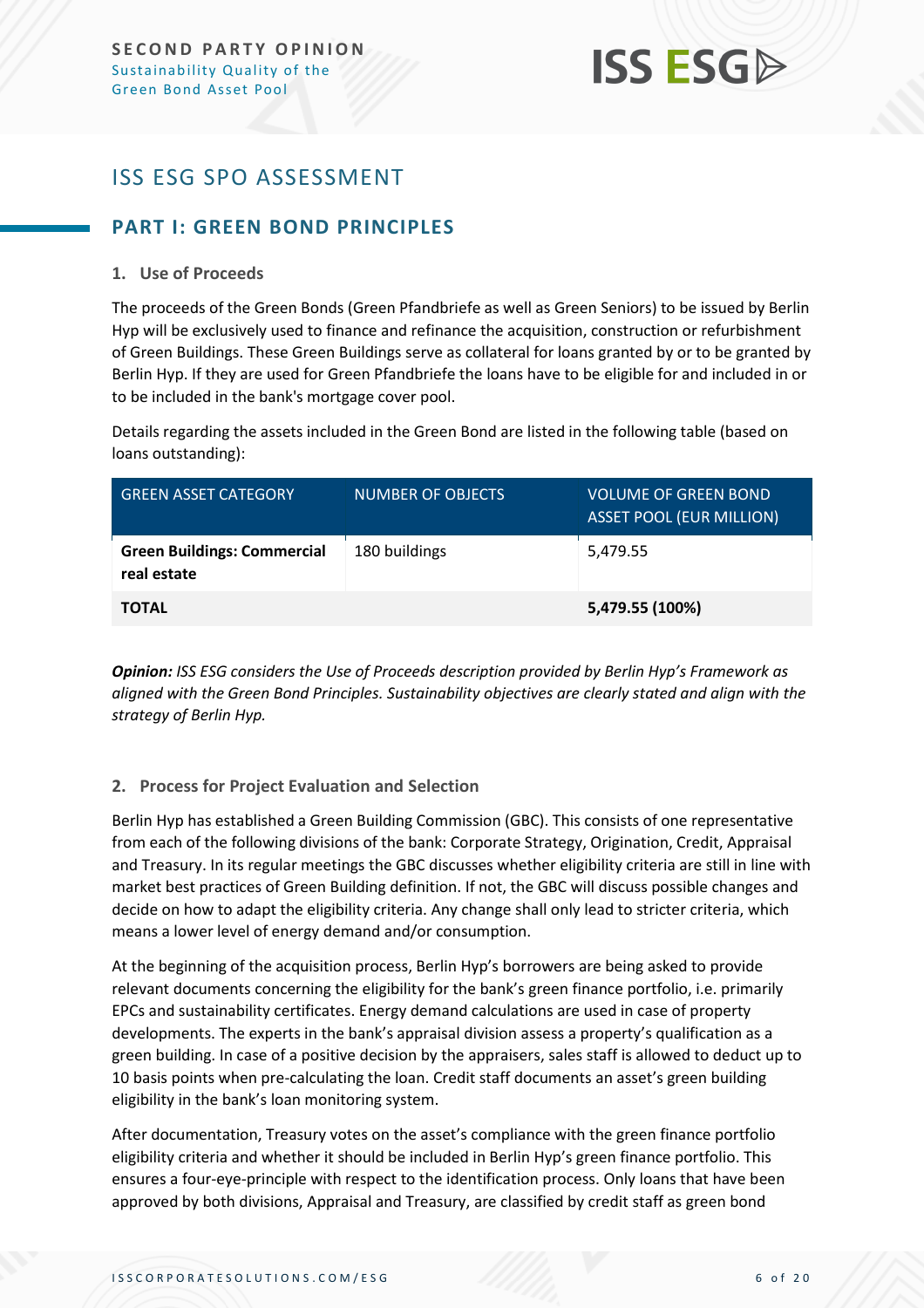

eligible in the bank's loan monitoring system. In any case, data on the properties' energy efficiency and sustainability are entered into the loan monitoring system even if a property doesn't fulfill eligibility criteria. As this process is applied to all new business, it is one of Berlin Hyp's longer term targets to provide evidence about its entire mortgage loan portfolio's energy efficiency.

If the document proving a green buildings' eligibility expires, Berlin Hyp will ask its borrower for new evidence in order to re-assess the property's eligibility. Borrowers are allowed a one-year grace period to provide new evidence. If a borrower does not provide a new EPC and/or sustainability certificate or the new EPC and/or sustainability certificate does not meet Berlin Hyp's eligibility criteria, the asset is removed from the bank's portfolio of eligible assets.

| <b>PROPERTY TYPE</b>                  | <b>ENERGY DEMAND</b><br><b>HEATING</b><br>$KWH/(M2*A)$ | <b>ENERGY DEMAND</b><br><b>ELECTRICITY</b><br>$KWH/(M^{2*}A)$ | <b>IN TOTAL</b><br>$KWH/(M2*A)$ |
|---------------------------------------|--------------------------------------------------------|---------------------------------------------------------------|---------------------------------|
| <b>Residential</b>                    | 60                                                     |                                                               | 60                              |
| Office <sup>3</sup>                   | 80                                                     | 60                                                            | 140                             |
| <b>Retail</b>                         | 60                                                     | 75                                                            | 135                             |
| <b>Hotels</b>                         | 95                                                     | 60                                                            | 155                             |
| Logistics buildings (use:<br>storage) | 30                                                     | 35                                                            | 65                              |
| Light industrial (use:<br>production) | 105                                                    | 65                                                            | 170                             |

#### Eligibility criteria

In addition/alternatively, eligibility criteria include the following external sustainability certifications:

- LEED Gold or above
- BREEAM Very Good or above
- DGNB Gold or above
- HQE High Level or above

Eligible assets shall also meet other environmental and/or social criteria. These assets are not to be used for the production of arms, pesticides, tobacco, pornography, nuclear power, coal, oil and fossil fuels.

*Opinion: ISS ESG considers the Process for Project Evaluation and Selection description provided by Berlin Hyp's Green Bond Framework as aligned with the Green Bond Principles. The Responsibilities are clearly defined and the eligibility criteria are transparently displayed and reviewed frequently to ensure their alignment with market best practices.*

<sup>&</sup>lt;sup>3</sup> Based on third-party energy consultant data, Berlin Hyp decided in 2020 to further strengthen the category threshold for office buildings in order to reflect Berlin Hyp's long term strategy and its specific asset portfolio.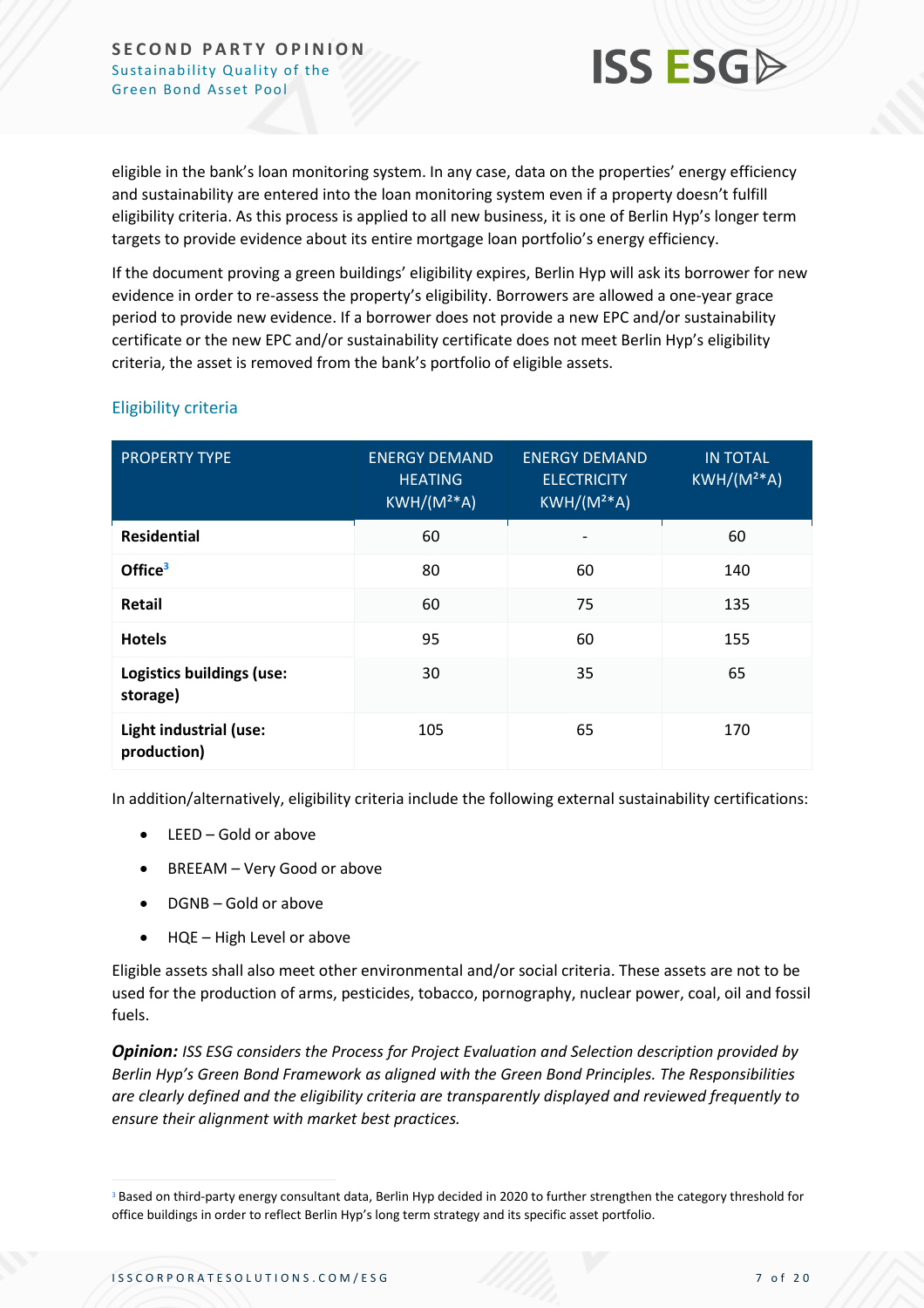

#### **3. Management of Proceeds**

Eligible assets already exist on Berlin Hyp's balance sheet (and in the case of a Green Pfandbrief in its mortgage cover pool) at issuance of a new Green Bond. They are not booked in a separate portfolio but flagged in the bank's legal loan monitoring system. Thus, they form a sub-portfolio of Berlin Hyp's overall loan book. The bank shall report on the development of this sub-portfolio on an annual basis.

*Opinion: ISS ESG finds that Management of Proceeds proposed by Berlin Hyp's Green Bond Framework aligns with the Green Bond Principles. The proceeds are appropriately tracked internally.* 

#### **4. Reporting**

Berlin Hyp provides information about its green bonds on its website [www.berlinhyp.de/de/investoren/green-bonds.](http://www.berlinhyp.de/de/investoren/green-bonds) The English version of the website may be found under [www.berlinhyp.de/en/investors/green-bonds.](http://www.berlinhyp.de/en/investors/green-bonds)

Relevant documents and information concerning the bank's green bond activities are published on its website. This also contains the bank's reports on its green bonds. As long as Berlin Hyp has green bonds outstanding, the bank will report on an annual basis. Each report will contain details about:

- i. The development of eligible assets on Berlin Hyp's balance sheet and in its mortgage cover pool on a stratified basis
- ii. New business in eligible assets since the last report and assignment of eligible assets to issued bonds on a loan-by-loan basis
- iii. Carbon emissions avoidance (impact reporting) evaluated in comparison to one or more appropriate baselines<sup>4</sup>.

Berlin Hyp publishes annual green bond reportings since 2016. Reports will remain available for investors for future reference on the bank's website.

*Opinion: ISS ESG finds that the reporting proposed Berlin Hyp Green Bond Framework aligns with the Green Bond Principles. The allocation and impact reporting occurs annually on the integrality of its mortgage cover pool, on a stratified basis. The impact reporting aligns with best market practices thanks to the comparison of the reported data with appropriate baselines and to the transparency of its calculation methodology.*

<sup>4</sup> The methodology for calculating carbon emissions avoidance is document in every edition of Berlin Hyp's Annual Green Bond Reporting and published on its website.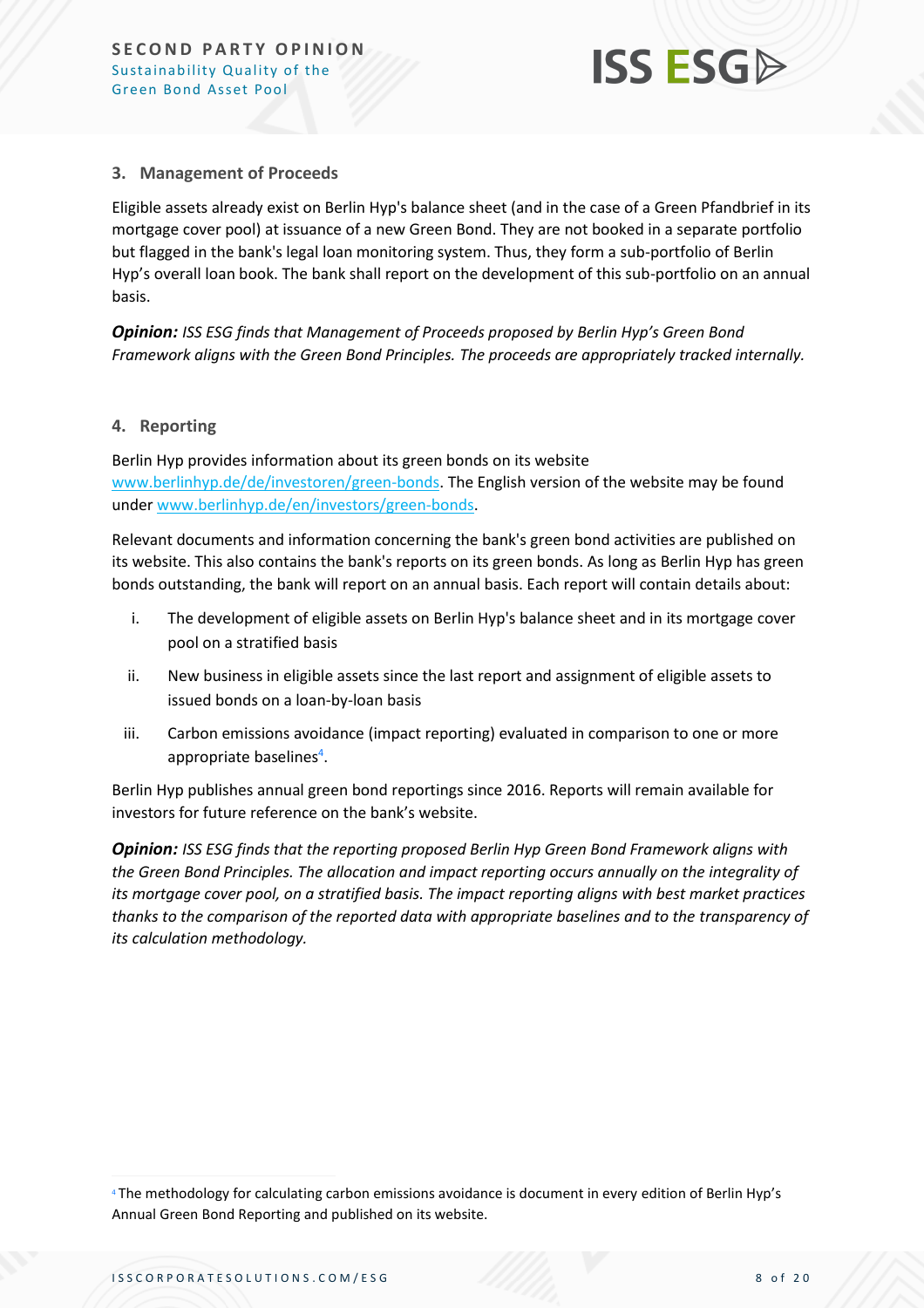# **ISS ESG**

**External review**

#### Second Party Opinion

Berlin Hyp has appointed ISS ESG to assess the sustainability of its Green Bond Program. ISS ESG applies its own framework to carry out this assessment. The results are documented in ISS ESG's Second Party Opinion which is available on the bank's website. The Second Party Opinion refers to the whole Green Bond Program and includes every security that is issued under it.

#### Annual Re-verification

<span id="page-8-0"></span>ISS ESG or any other party appointed by Berlin Hyp later as a successor for ISS ESG in the future will issue a report verifying the compliance of all issued bonds with the criteria documented in this program on an annual basis. These reports will reflect the results of the assessment of the sustainability performance of the program and the issued Green Pfandbriefe and Green Senior bonds. The reports will be published on the bank's website.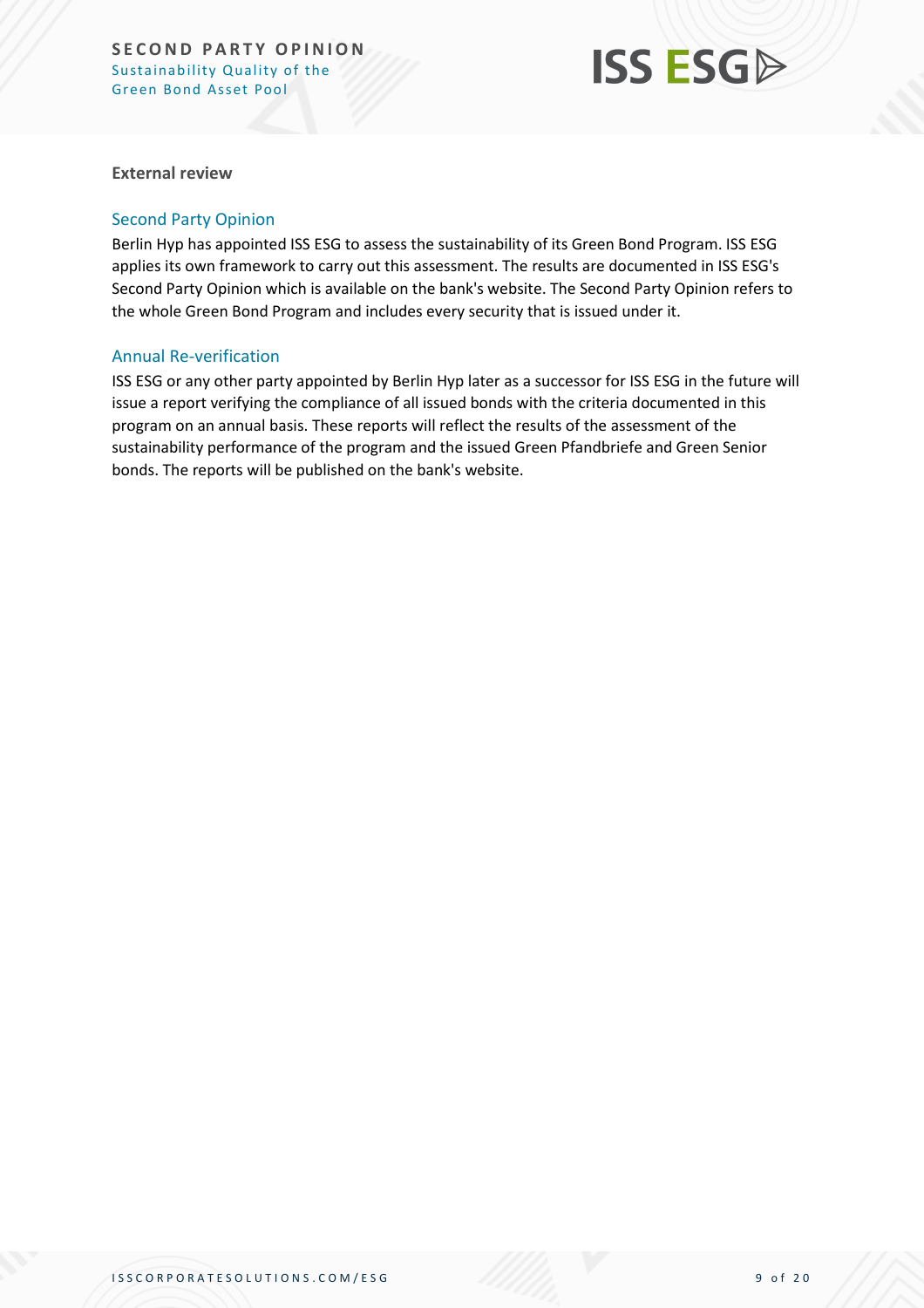

#### **PART II: SUSTAINABILITY QUALITY OF THE ASSET POOL**

#### Green commercial real estate

As a Use of Proceeds category, green commercial real estate has a limited contribution to the SDG 11 "Sustainable cities and communities", when meeting stringent enough sustainability criteria.

The table below presents the findings of an ISS ESG assessment of the assets (re-) financed against KPIs related to environmental and social risks applicable for commercial real estate.

#### **ASSESSMENT AGAINST ISS ESG KPI**

#### **Prerequisite: Energy efficiency**

✓

All the assets underwent an appropriate and detailed selection process that ensures good standards regarding energy efficiency.

All the assets are in line with the German Energy Savings Regulation (EnEV) and/or have received sustainability certificates such as LEED (Gold or above), BREEAM (Very Good or above), DGNB (Gold or above), HQE (High Level or above).

#### **1. Environmental standards for site selection**

- All assets are located in metropolitan areas, avoiding the risk of greenfield construction.
- ✓ 173 assets out of 180, accounting for 97.4% of the asset pool, are located within a maximum of 1 km from one or more modalities of public transport.

#### **2. Construction standards**

- ✓ All the assets are located in countries where high labour and health and safety standards are in place for construction and maintenance work (e.g. ILO core conventions).
- $\circ$ For less than 50% of the assets in the asset pool, sustainable procurement measures regarding building materials are in place (e.g. recycled materials, third-party certification of wood-based materials). No information is available for the remaining assets.

#### **3. Water use minimisation in buildings**

✓ For more than 50% of the assets in the asset pool, adequate measures to reduce water use (e.g. greywater recycling, efficient applications) are in place. No information in available for the remaining assets.

#### **4. Safety of building users**

✓ 157 assets out of 180, accounting for 85.5% of the asset pool, provide for measures to ensure operational safety (e.g. requirements for fire protection, in line with national legislation). No information is available for the other assets.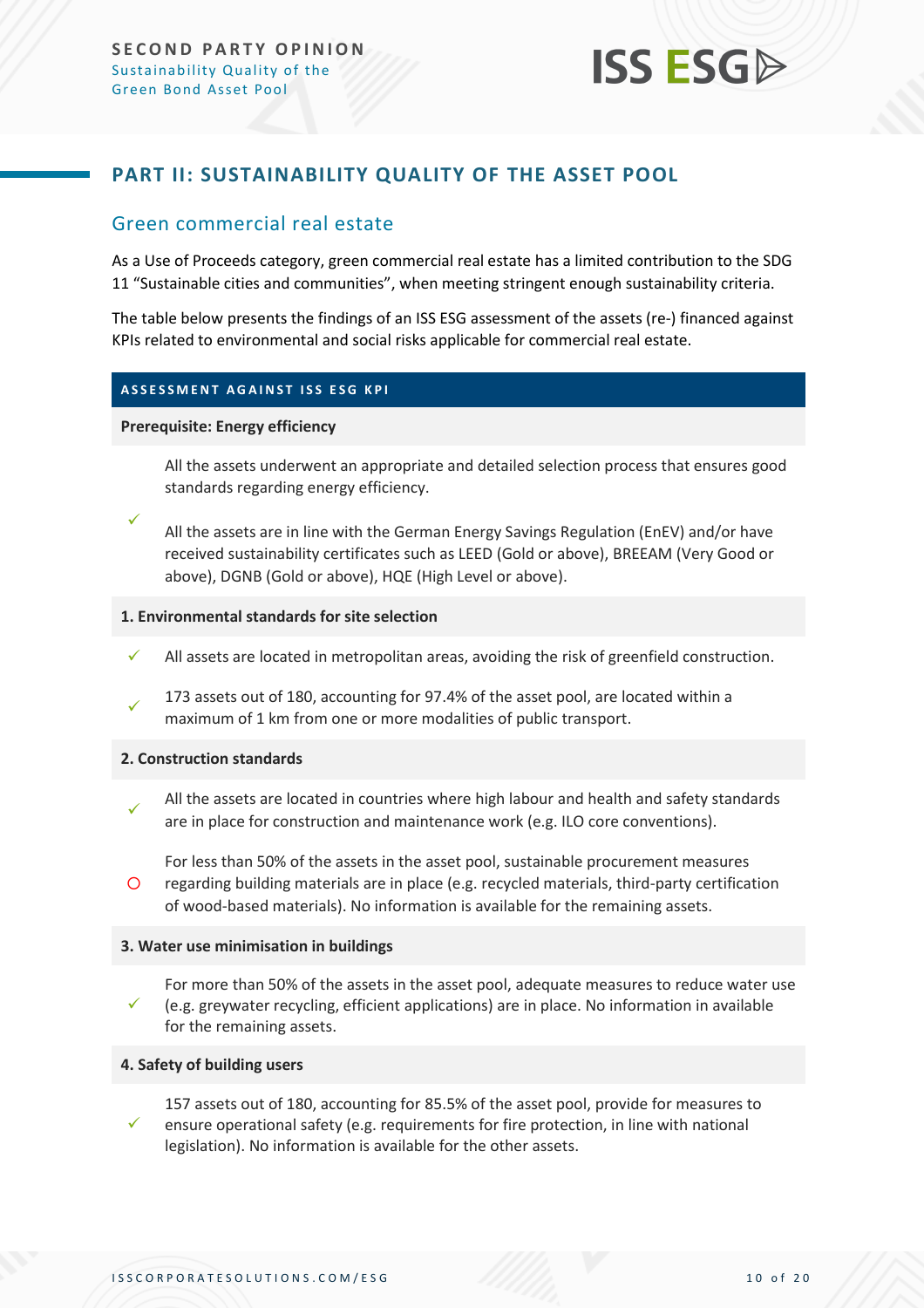

#### **5. Sustainability labels/ certificates**

 $\Omega$ 49 assets out of 180, accounting for 39.6% of the asset pool, have obtained a (or an equivalent of) BREEAM "Very Good", DGNB "Gold", LEED "Gold", HQE "excellent" certificate or better certification. No information, or lower certification scores have been obtained for the other assets.

#### **Controversy assessment**

<span id="page-10-0"></span>A controversy assessment on the included projects did not reveal any controversial activities or practices that could be attributed to Berlin Hyp.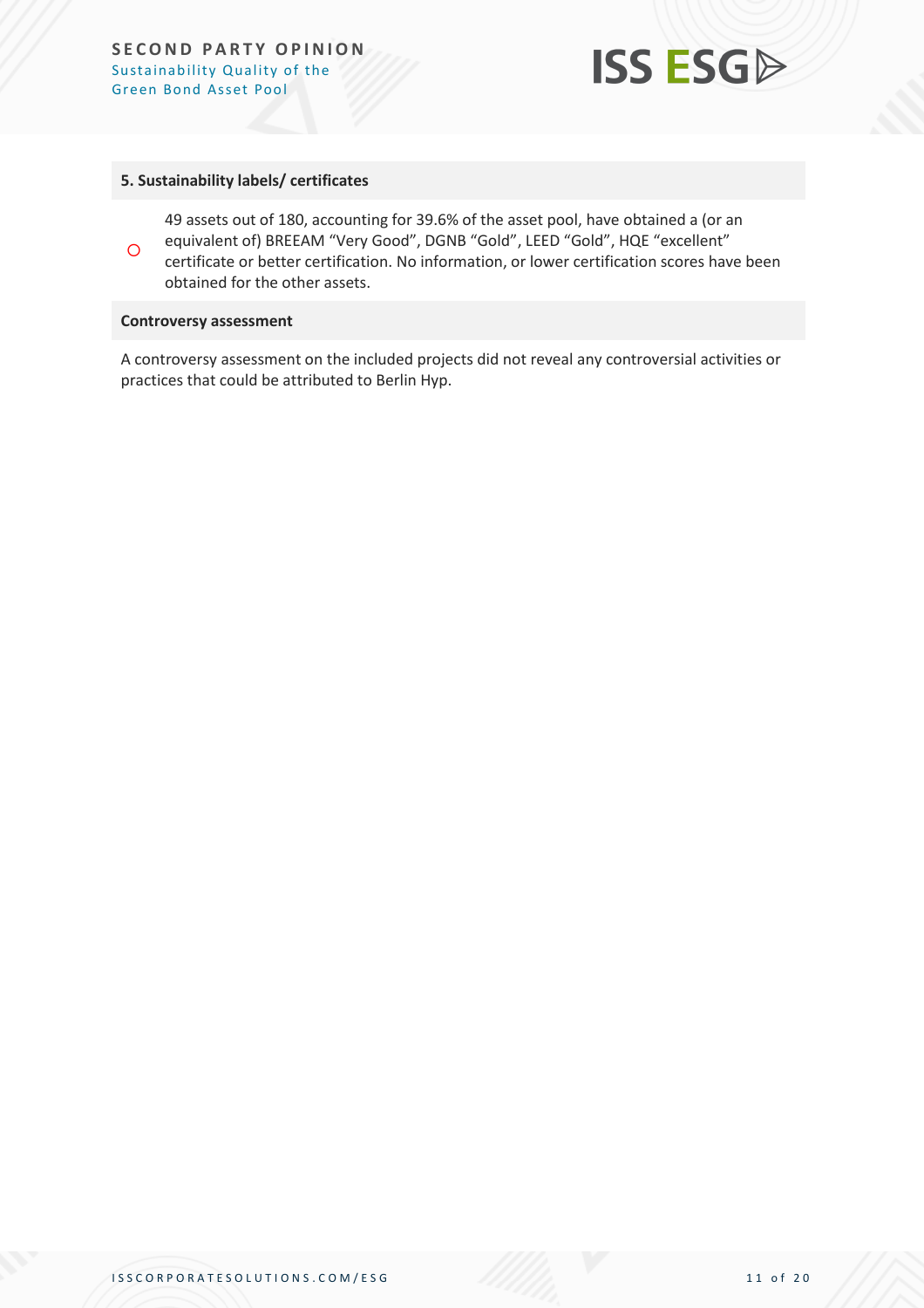#### **PART III: ASSESSMENT OF BERLIN HYP'S ESG PERFORMANCE**

The ISS ESG Corporate Rating provides a rating and then designates a company as 'Prime<sup>5</sup>' or 'Not Prime' based on its performance relative to the industry sector. It is also assigned a Decile Rank, indicating this relative industry group performance, with 1 indicating a high relative ESG performance, and 10 a low relative ESG performance.

| COMPANY              | <b>STATUS</b> | Rating | <b>DECILE RANK</b> |  |  |
|----------------------|---------------|--------|--------------------|--|--|
| <b>BERLIN HYP AG</b> | <b>PRIME</b>  | .B -   |                    |  |  |

This means that the company performed well in terms of sustainability, both compared against others in the industry and in terms of the industry-specific requirements defined by ISS ESG. In ISS ESG's view, the securities issued by the company therefore all meet the basic requirements for sustainable investments.

As of 24.04.2020. this rating places Berlin Hyp  $2^{nd}$  out of 127 companies rated by ISS ESG in the Mortgage & Public Sector Finance sector.

Key Challenges facing companies in term of sustainability management in this sector are:

- Sustainability impacts of lending and other financial services/products
- **■** Statutory ESG-standards linked to the geographical allocation of the lending portfolio
- Customer and product responsibility
- Employee relations and work environment

In all of the key issues, Berlin Hyp rates above the average for the sector. A very significant outperformance was achieved in "Sustainability impacts of lending and other financial services/products" and "Employee relations and work environment".

The company does not face any controversy.

Details on the rating of the issuer can be found in Annex 1.

Robert Hassler, Head of ISS ESG Ratings London/Munich/Rockville/Zurich

<sup>5</sup> Prime is only awarded to the top sector performers, often less than 10% of companies within the respective sector.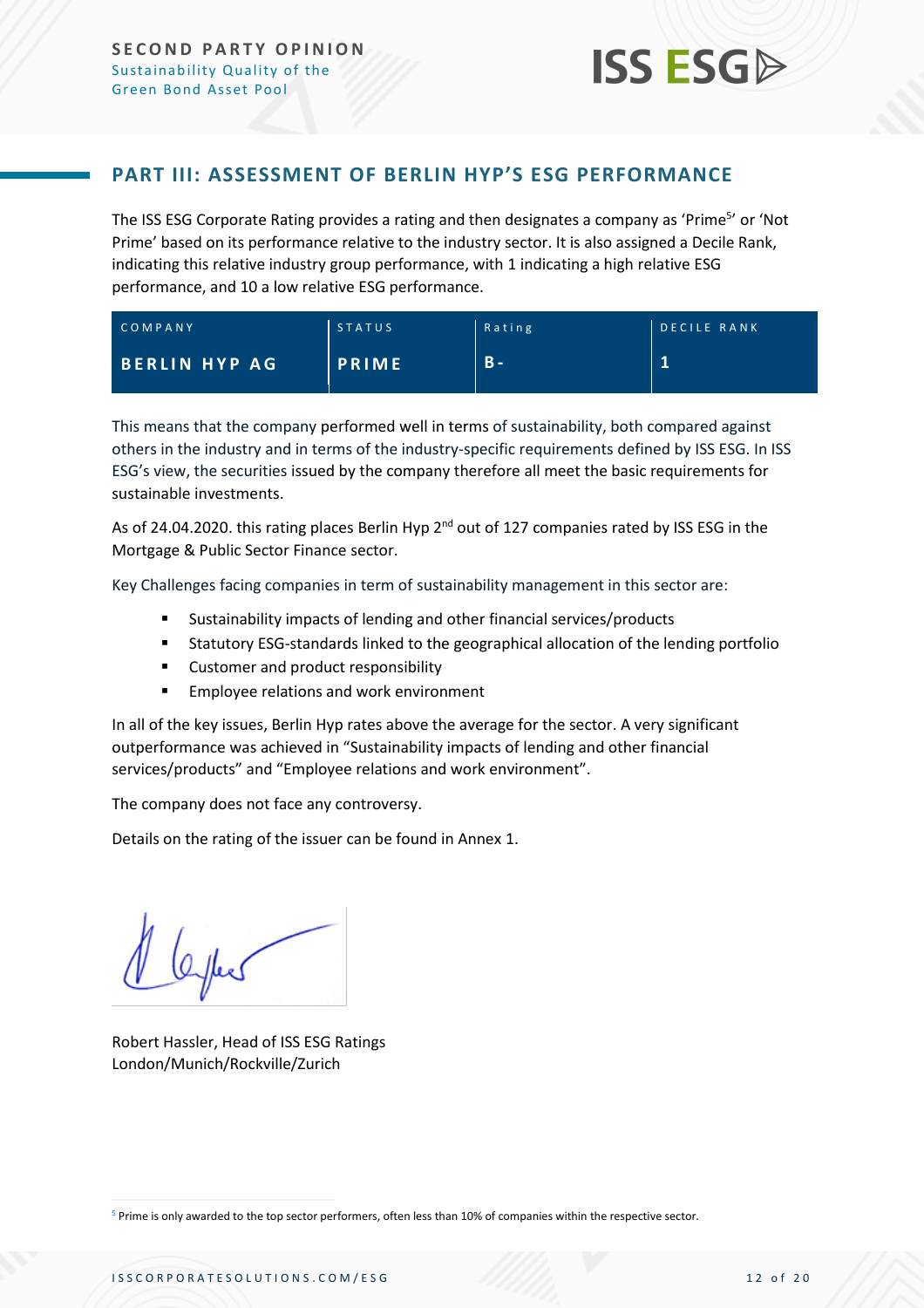

#### DISCLAIMER

- 1. Validity of the SPO: For Berlin Hyp's potential Green Bond/Green Schuldscheindarlehen issuances occurring between April 2020 and April 2021.
- 2. ISS ESG uses a scientifically based rating concept to analyse and evaluate the environmental and social performance of companies and countries. In doing so, we adhere to the highest quality standards which are customary in responsibility research worldwide. In addition, we create a Second Party Opinion (SPO) on bonds based on data from the issuer.
- 3. We would, however, point out that we do not warrant that the information presented in this SPO is complete, accurate or up to date. Any liability on the part of ISS ESG in connection with the use of these SPO, the information provided in them and the use thereof shall be excluded. In particular, we point out that the verification of the compliance with the se- lection criteria is based solely on random samples and documents submitted by the issuer.
- 4. All statements of opinion and value judgements given by us do not in any way constitute purchase or investment recommendations. In particular, the SPO is no assessment of the economic profitability and credit worthiness of a bond but refers exclusively to the social and environmental criteria mentioned above.
- 5. We would point out that this SPO, in particular the images, text and graphics contained therein, and the layout and company logo of ISS ESG and ISS-ESG are protected under copyright and trademark law. Any use thereof shall require the express prior written consent of ISS. Use shall be deemed to refer in particular to the copying or duplication of the SPO wholly or in part, the distribution of the SPO, either free of charge or against payment, or the exploitation of this SPO in any other conceivable manner.

The issuer that is the subject of this report may have purchased self-assessment tools and publications from ISS Corporate Solutions, Inc. ("ICS"), a wholly-owned subsidiary of ISS, or ICS may have provided advisory or analytical services to the issuer. No employee of ICS played a role in the preparation of this report. If you are an ISS institutional client, you may inquire about any issuer's use of products and services from ICS by emailing [disclosure@issgovernance.com.](mailto:disclosure@issgovernance.com)

This report has not been submitted to, nor received approval from, the United States Securities and Exchange Commission or any other regulatory body. While ISS exercised due care in compiling this report, it makes no warranty, express or implied, regarding the accuracy, completeness or usefulness of this information and assumes no liability with respect to the consequences of relying on this information for investment or other purposes. In particular, the research and scores provided are not intended to constitute an offer, solicitation or advice to buy or sell securities nor are they intended to solicit votes or proxies.

ISS is an independent company owned by entities affiliated Genstar Capital ("Genstar"). ISS and Genstar have established policies and procedures to restrict the involvement of Genstar and any of Genstar's employees in the content of ISS' reports. Neither Genstar nor their employees are informed of the contents of any of ISS' analyses or reports prior to their publication or dissemination. The issuer that is the subject of this report may be a client of ISS or ICS, or the parent of, or affiliated with, a client of ISS or ICS.

© 2020 | Institutional Shareholder Services and/or its affiliates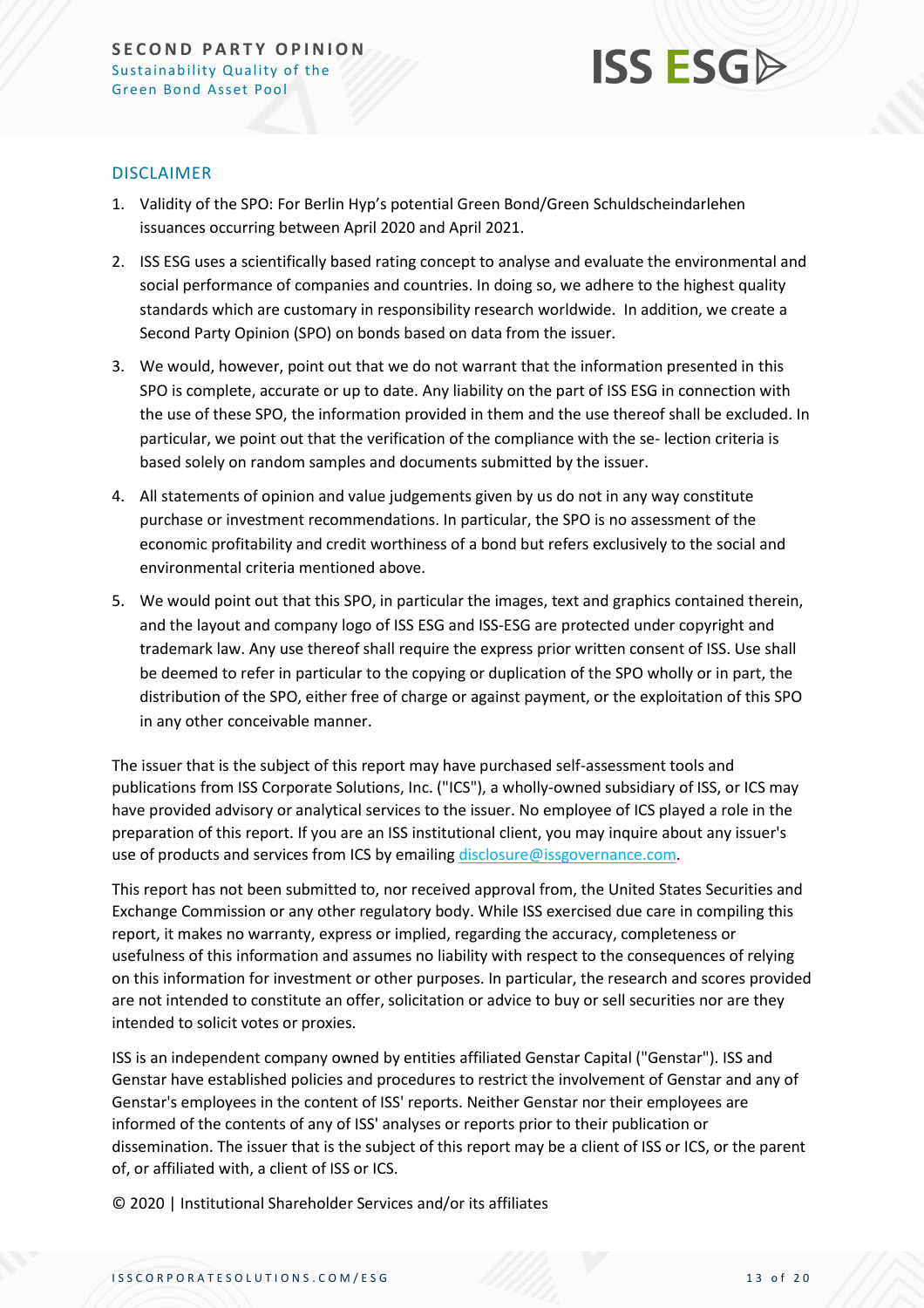**SECOND PARTY OPINION** Sustainability Quality of the Green Bond Asset Pool



# <span id="page-13-0"></span>ANNEX 1: ISS ESG Corporate Rating

The following pages contain extracts from Berlin Hyp ISS ESG Corporate Rating.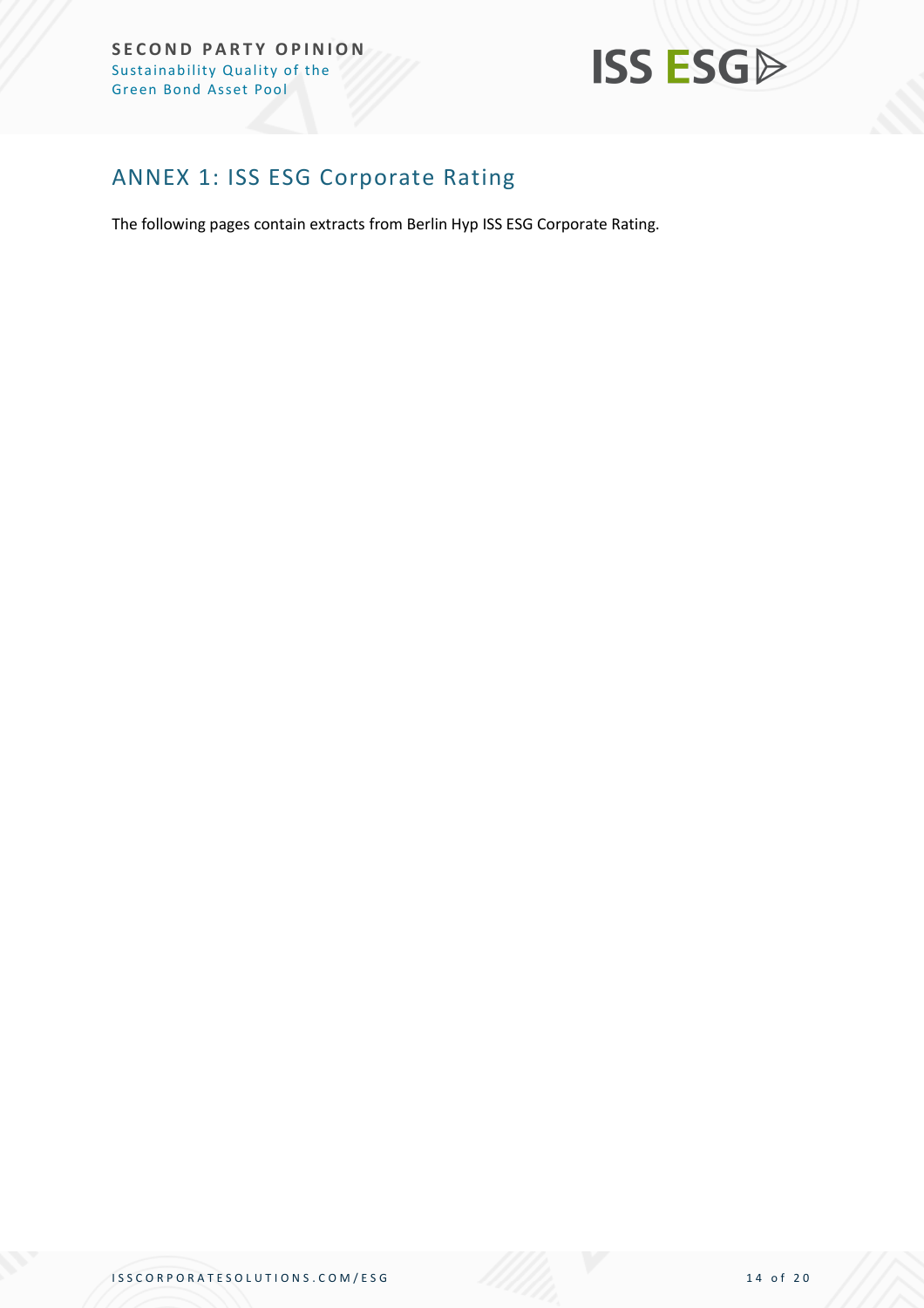# ESG Corporate Rating

# Berlin Hyp AG

| Industry                                                                                                                                                                                                                                                                 |                                                       |    | <b>Financials/Mortgage &amp; Public Sector</b><br><b>Finance</b> |                | <b>Status</b>      |       | <b>Prime</b><br><b>B-</b> |      | <b>Corporate ESG</b><br>Performance |                |              |
|--------------------------------------------------------------------------------------------------------------------------------------------------------------------------------------------------------------------------------------------------------------------------|-------------------------------------------------------|----|------------------------------------------------------------------|----------------|--------------------|-------|---------------------------|------|-------------------------------------|----------------|--------------|
| <b>Country</b>                                                                                                                                                                                                                                                           |                                                       |    | Germany                                                          |                | Rating             |       |                           |      | <b>RATED BY</b><br><b>ISS ESG</b>   |                | <b>Prime</b> |
| <b>ISIN</b>                                                                                                                                                                                                                                                              | DE000A1EWN89                                          |    | C<br><b>Prime Threshold</b>                                      |                |                    |       |                           |      |                                     |                |              |
|                                                                                                                                                                                                                                                                          |                                                       |    |                                                                  |                | <b>Decile Rank</b> |       | 1                         |      |                                     |                |              |
| <b>Absolute Rating</b>                                                                                                                                                                                                                                                   |                                                       |    |                                                                  |                |                    |       |                           |      |                                     |                |              |
| $D-$                                                                                                                                                                                                                                                                     | D                                                     | D+ | $C-$                                                             | C              | $C+$               | $B -$ | B                         | $B+$ | $A -$                               | $\mathsf{A}$   | $A+$         |
|                                                                                                                                                                                                                                                                          | poor                                                  |    |                                                                  | medium         |                    |       | good                      |      |                                     | excellent      |              |
| The assessment of a company's sustainability performance is based on approximately 100 criteria, selected specifically for each industry. A company's failure to disclose, or lack of transparency,<br>regarding these matters will impact a company's rating negatively |                                                       |    |                                                                  |                |                    |       |                           |      |                                     |                |              |
| <b>Decile Rank</b>                                                                                                                                                                                                                                                       |                                                       |    |                                                                  |                |                    |       |                           |      |                                     |                |              |
| 10                                                                                                                                                                                                                                                                       | 9                                                     | 8  |                                                                  | $\overline{7}$ | 6                  | 5     | $\overline{4}$            | 3    |                                     | $\overline{2}$ | 1            |
|                                                                                                                                                                                                                                                                          | High relative performance<br>Low relative performance |    |                                                                  |                |                    |       |                           |      |                                     |                |              |

Indicates decile rank relative to industry group. A decile rank of 1 indicates a high relative ESG performance, while a 10 indicates a lower relative ESG performance.



#### **Distribution of Ratings Rating History Rating History**



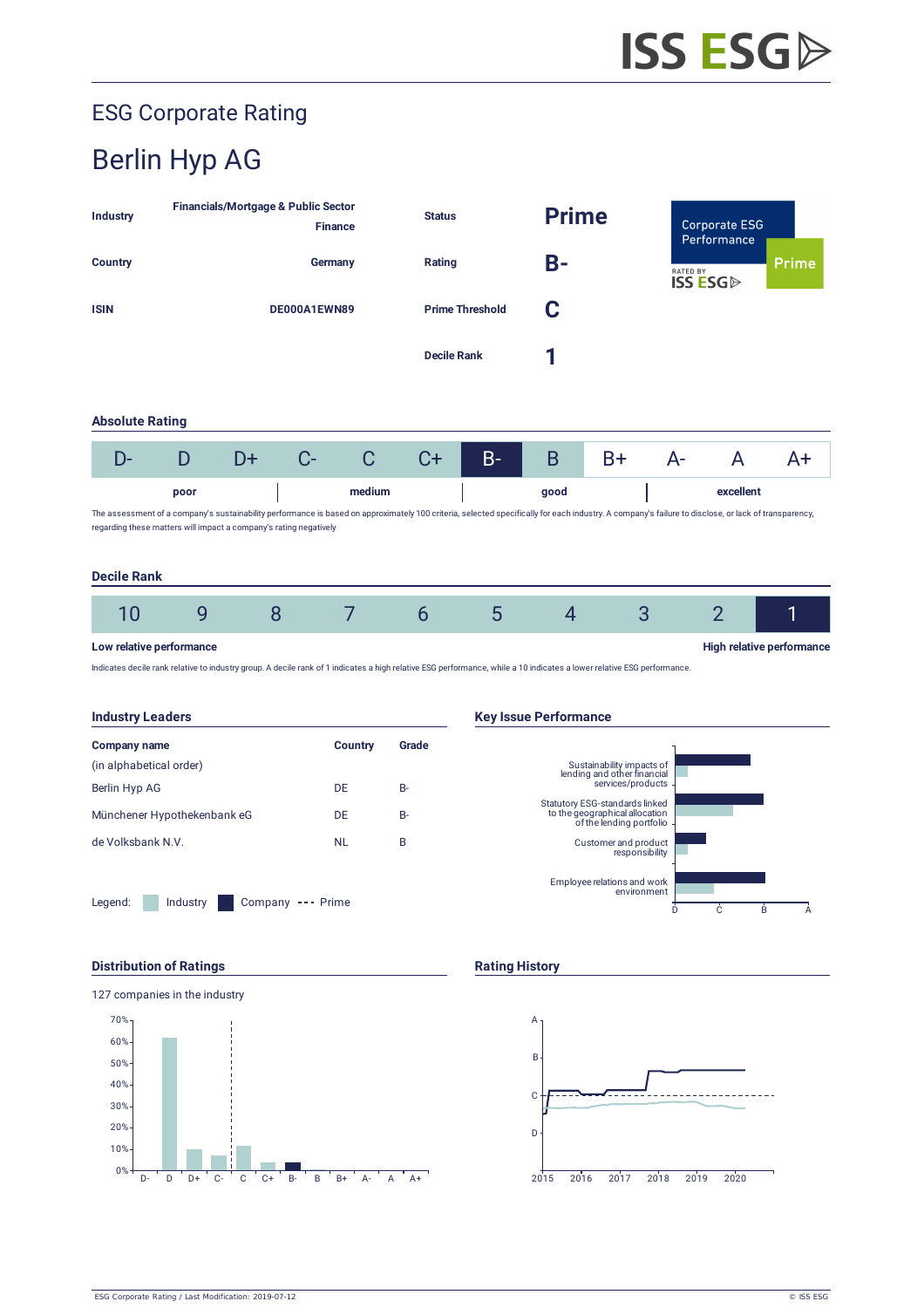# **ISS ESGA**

# Berlin Hyp AG

# Analyst Opinion

#### **Sustainability Opportunities**

With regard to the company's main sphere of activities, large-volume real estate financing, there is potential for the provision of funding to social housing. Albeit some loans of that kind were granted to charitable housing cooperatives, volumes are not publicly disclosed and thus such finance is estimated to remain still modest. In the environmental domain the company endeavors to promote environmentally friendly commercial real estate by issuing several green bonds in two assets classes (Pfandbrief; senior unsecured). Underlying assets qualify for the mortgage covered pool through certain green building standards, such as BREEAM, LEED or DGNB and through energy-efficiency certificates. At the end of 2018, about 16 percent of the company's total loan portfolio accounted for such sustainable buildings. Although financing sustainable real estate is still not the main market for the company compared to the total loan-book, it aims at increasing this share to 20 percent by 2020.

#### **Sustainability Risks**

The company's covered pool claims are mainly distributed throughout Germany, France and the Netherlands, countries with fairly good environmental and social minimum standards. Hence, risks from Berlin Hyp's financing activities appear moderately low. Moreover, for managing its social and environmental risks stemming from loan origination, Berlin Hyp applies comprehensive guidelines concerning its real estate financing segment. Guidelines include client-related stipulations in various environmental and social areas, from resource efficiency, pollution, biodiversity aspects and climate change impacts to human and labour rights, community matters such as noise and traffic, and regarding vulnerable population groups. Although BerlinHyp is pioneering the sector with such sophisticated guidelines, there is room for improvement for the institute to establish a more elaborated system for compliance in that area. With regard to its own (liquidity) investment portfolio, the bank uses a set of exclusion criteria concerning controversial business sectors and practices. These are followed trough with an appropriate management approach. Since the company does not engage in retail finance and deals with professional real estate developers only, customerrelated risks appear manageable. However, only initial steps are taken on responsible sales practices as well as towards the treatment of clients with debt repayment problems.

A policy covering workplace security is in place and there is no evidence on redundancies over the last years. Various working time models ensure adequate work-life balance of its employees and the company addressed health and safety issues with a company-wide management system, which covers also aspects of psychological well-being.

With regard to its governance processes, Berlin Hyp applies policies covering various important compliance issues, like corruption, insider trading and money laundering, antitrust, gifts and favors. Necessary procedures to ensure application of the rules are present through employee trainings, compliance risk assessments and whistleblowing procedures.

#### **Governance Opinion**

Berlin Hyp is a wholly-owned subsidiary of Landesbank Berlin Holding, ultimately possessed by Sparkassen-Finanzgruppe, the umbrella organisation of German savings banks. The company's governance structure allows for an appropriate separation of managerial and supervisory functions with the entirety of members of the board qualifying as independent, including the board's chairman Mr Helmut Schleweis (as at July 11, 2019). Furthermore, the board has established committees concerning audit, nomination and remuneration, all composed of likewise independent members. Compensation for the executive management team is reported for each individual, split up according to fixed and variable amounts as well as long-term incentives.

Regarding the company's governance of sustainability, a committee dedicated to sustainability appears to be missing. In addition, ESG criteria apparently are not incorporated into the banks' executive remuneration scheme.

Berlin Hyp's code of conduct covers all relevant aspects of business ethics, such as corruption, insider trading, conflicts of interest, antitrust, gifts and favors, of which some are reflected on in more detail. Application of the rules is ensured by employee trainings, compliance risk assessments and adequate whistleblowing procedures.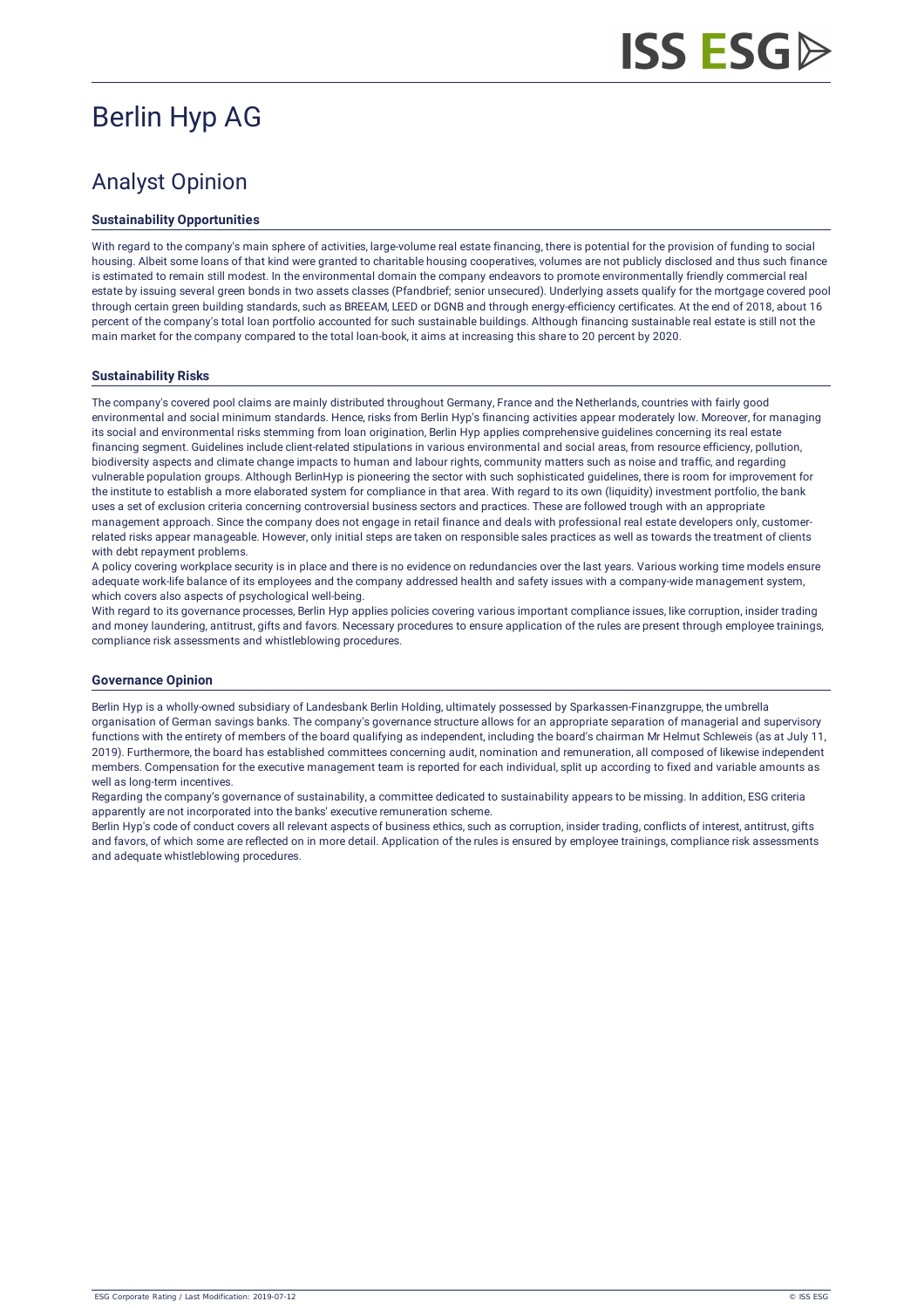# Berlin Hyp AG

### Methodology - Overview

The ESG Corporate Rating methodology was originally developed by Institutional Shareholder Services Germany (formerly oekom research) and has been consistently updated for more than 25 years.

**ESG Corporate Rating** - The ESG Corporate Rating universe, which is currently expanding from more than 8,000 corporate issuers to a targeted 10,000 issuers in 2020, covers important national and international indices as well as additional companies from sectors with direct links to sustainability and the most important bond issuers that are not publicly listed companies.

The assessment of a company's social & governance and environmental performance is based on approximately 100 environmental, social and governance indicators per sector, selected from a pool of 800+ proprietary indicators. All indicators are evaluated independently based on clearly defined performance expectations and the results are aggregated, taking into account each indicator's and each topic's materiality-oriented weight, to yield an overall score (rating). If no relevant or up-to-date company information with regard to a certain indicator is available, and no assumptions can be made based on predefined standards and expertise, e.g. known and already classified country standards, the indicator is assessed with a D-.

In order to obtain a comprehensive and balanced picture of each company, our analysts assess relevant information reported or directly provided by the company as well as information from reputable independent sources. In addition, our analysts actively seek a dialogue with the assessed companies during the rating process and companies are regularly given the opportunity to comment on the results and provide additional information.

**Analyst Opinion** - Qualitative summary and explanation of the central rating results in three dimensions:

(1) Opportunities - assessment of the quality and the current and future share of sales of a company's products and services, which positively or negatively contribute to the management of principal sustainability challenges.

(2) Risks - summary assessment of how proactively and successfully the company addresses specific sustainability challenges found in its business activity and value chain, thus reducing its individual risks, in particular regarding its sector's key issues.

(3) Governance - overview of the company's governance structures and measures as well as of the quality and efficacy of policies regarding its ethical business conduct.

**Controversial Business Practices** - The assessment of companies' sustainability performance in the ESG Corporate Rating is informed by a systematic and comprehensive evaluation of companies' ability to prevent and mitigate ESG controversies. ISS ESG conducts research and [analysis on corporate involvement in verified or alleged failures to respect recognized standards for responsible business conduct through Norm-](https://www.issgovernance.com/esg/screening/esg-screening-solutions/#nbr_techdoc_download)Based Research.

Norm-Based Research is based on authoritative standards for responsible business conduct such as the UN Global Compact, the OECD Guidelines for Multinational Enterprises, the UN Guiding Principles for Business and Human Rights and the Sustainable Development Goals.

As a stress-test of corporate disclosure, Norm-Based Research assesses the following:

- Companies' ability to address grievances and remediate negative impacts
- Degree of verification of allegations and claims

- Severity of impact on people and the environment, and systematic or systemic nature of malpractices

Severity of impact is categorized as Potential, Moderate, Severe, Very severe. This informs the ESG Corporate Rating.

**Decile Rank** - The Decile Rank indicates in which decile (tenth part of total) the individual Corporate Rating ranks within its industry from 1 (best – company's rating is in the first decile within its industry) to 10 (lowest – company's rating is in the tenth decile within its industry). The Decile Rank is determined based on the underlying numerical score of the rating. If the total number of companies within an industry cannot be evenly divided by ten, the surplus company ratings are distributed from the top (1 decile) to the bottom. If there are Corporate Ratings with identical absolute scores that span a division in decile ranks, all ratings with an equal decile score are classified in the higher decile, resulting in a smaller number of Corporate Ratings in the decile below.

**Distribution of Ratings** - Overview of the distribution of the ratings of all companies from the respective industry that are included in the ESG Corporate Rating universe (company portrayed in this report: dark blue).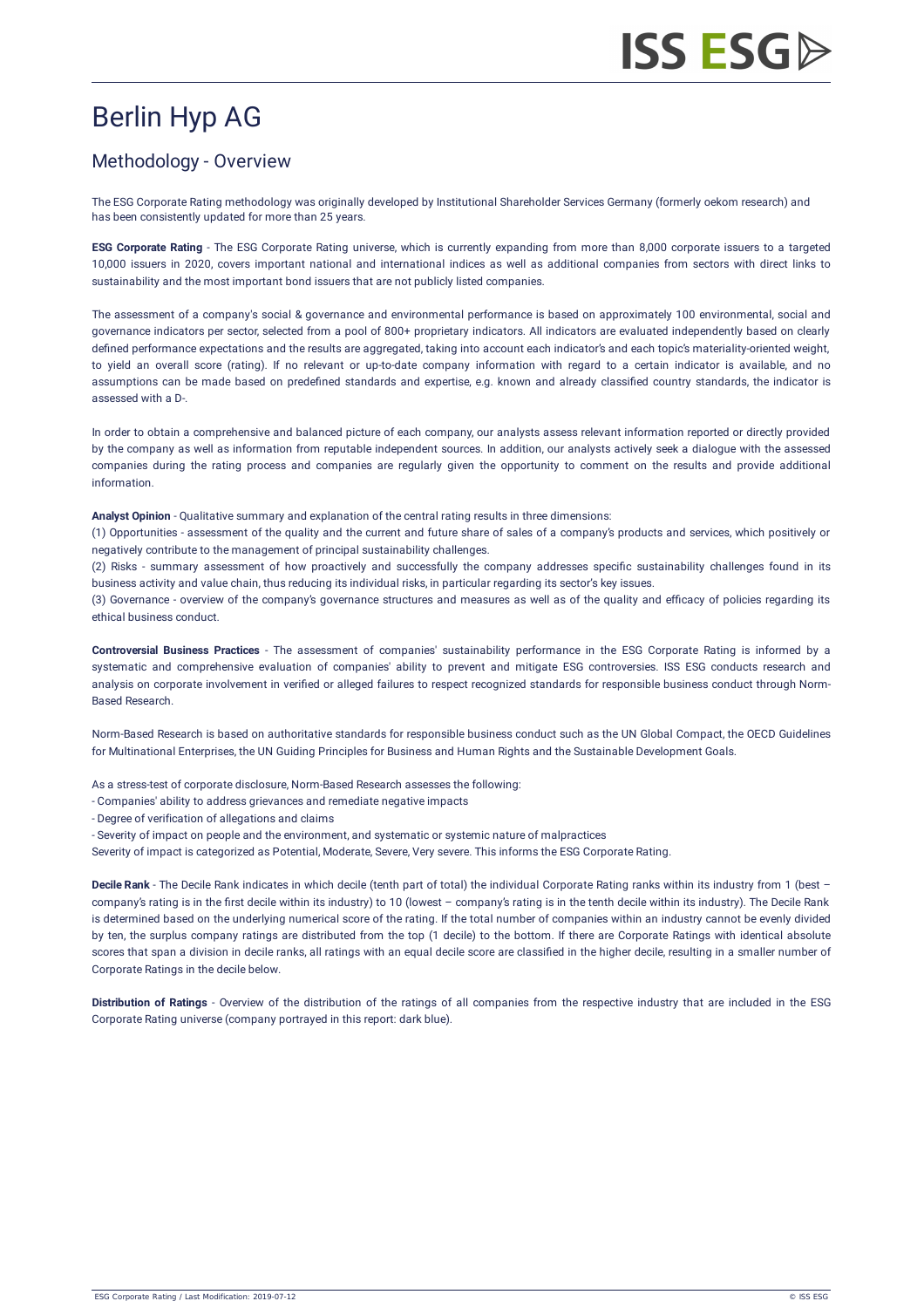# Berlin Hyp AG

#### Methodology - Overview

**Industry Classification** - The social and environmental impacts of industries differ. Therefore, based on its relevance, each industry analyzed is classified in a Sustainability Matrix.

Depending on this classification, the two dimensions of the ESG Corporate Rating, the Social Rating and the Environmental Rating, are weighted and the sectorspecific minimum requirements for the ISS ESG Prime Status (Prime threshold) are defined (absolute best-in-class approach).



Social & Governance Relevance

**Industry Leaders** - List (in alphabetical order) of the top three companies in an industry from the ESG Corporate Rating universe at the time of generation of this report.

**Key Issue Performance** - Overview of the company's performance with regard to the key social and environmental issues in the industry, compared to the industry average.

**Major Shareholders & Ownership Summary** - Overview of the company's major shareholders at the time of generation of this report. All data as well as the categorisation system for the investor types is based on information from [S&P Capital IQ](http://oekom-research.com/index_en.php?content=disclaimer_s_p).

**Rating History** - Development of the company's rating over time and comparison to the average rating in the industry.

**Rating Scale** - Companies are rated on a twelve-point scale from A+ to D-:

A+: the company shows excellent performance.

D-: the company shows poor performance (or fails to demonstrate any commitment to appropriately address the topic).

Overview of the range of scores achieved in the industry (light blue) and indication of the grade of the company evaluated in this report (dark blue).

**Sources of Information** - A selection of sources used for this report is illustrated in the annex.

**Status & Prime Threshold** - Companies are categorized as Prime if they achieve/exceed the sustainability performance requirements (Prime threshold) defined by ISS ESG for a specific industry (absolute best-in-class approach) in the ESG Corporate Rating. Prime companies are sustainability leaders in their industry and are better positioned to cope with material ESG challenges and risks, as well as to seize opportunities, than their Not Prime peers. The financial materiality of the Prime Status has been confirmed by performance studies, showing a continuous outperformance of the Prime portfolio when compared to conventional indices over more than 14 years.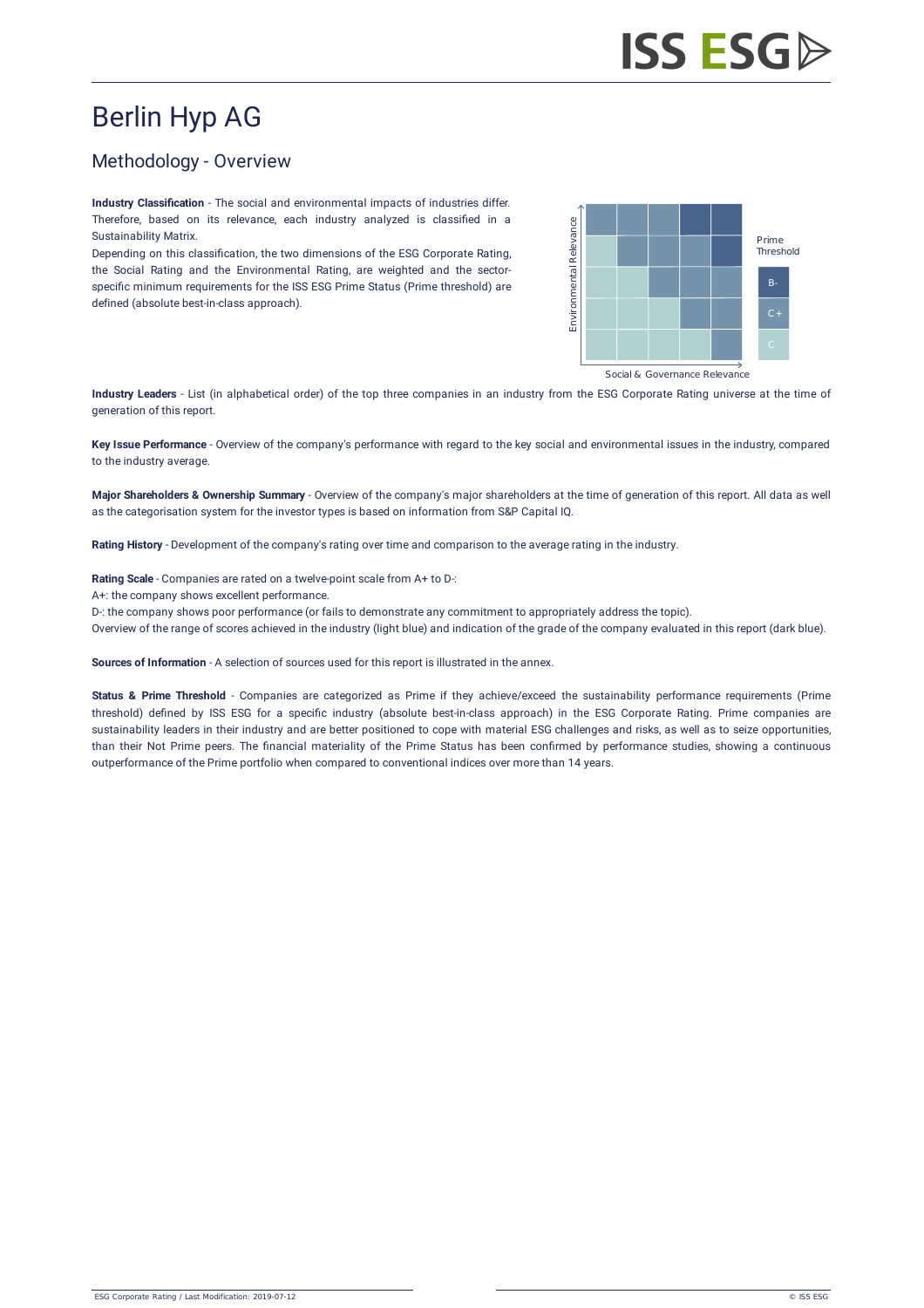# **ISS ESG**

# <span id="page-18-0"></span>ANNEX 2: Methodology

#### ISS ESG Green Bond KPIs

The ISS ESG Green Bond KPIs serves as a structure for evaluating the sustainability quality – i.e. the social and environmental added value – of the use of proceeds of Berlin Hyp's Green Bond.

It comprises firstly the definition of the use of proceeds category offering added social and/or environmental value, and secondly the specific sustainability criteria by means of which this added value and therefore the sustainability performance of the assets can be clearly identified and described.

The sustainability criteria are complemented by specific indicators, which enable quantitative measurement of the sustainability performance of the assets and which can also be used for reporting.

To review the KPIs used in this SPO, please contact Federico Pezzolato (details below) who will send them directly to you.

#### Asset evaluation methodology

ISS ESG evaluates whether the assets included in the asset pool match the eligible project category and criteria listed in the Green Bond KPIs.

All percentages refer to the amount of assets within one category (e.g. wind power). Additionally, the assessment "no or limited information is available" either indicates that no information was made available to ISS ESG or that the information provided did not fulfil the requirements of the ISS ESG Green Bond KPIs.

The evaluation was carried out using information and documents provided to ISS ESG on a confidential basis by Berlin Hyp (e.g. Due Diligence Reports). Further, national legislation and standards, depending on the asset location, were drawn on to complement the information provided by the issuer.

#### Assessment of the contribution and association to the SDG

The 17 Sustainable Development Goals (SDGs) were endorsed in September 2015 by the United Nations and provide a benchmark for key opportunities and challenges toward a more sustainable future. Using a proprietary method, ISS ESG identifies the extent to which Berlin Hyp's Green Bond contributes to related SDGs and has a positive association with their respective sub-targets.

<span id="page-18-1"></span>The contribution assessment is displayed at the asset category level (see page 4 of this SPO).